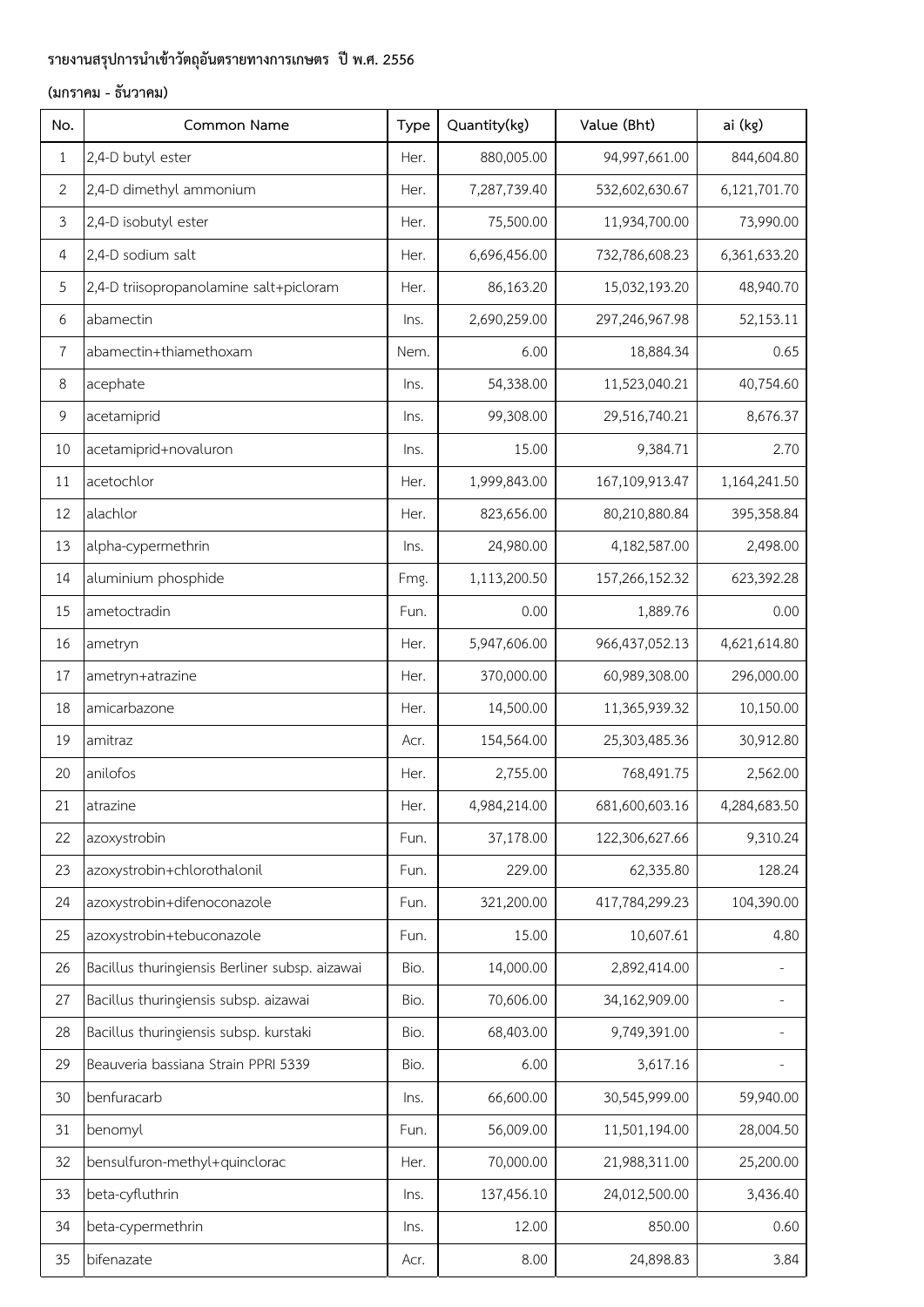| No. | Common Name                          | Type | Quantity(kg) | Value (Bht)    | ai (kg)      |
|-----|--------------------------------------|------|--------------|----------------|--------------|
| 36  | bifenthrin                           | Ins. | 46,083.00    | 7,208,006.26   | 1,152.08     |
| 37  | bifenthrin+imidacloprid              | lns. | 4.00         | 2,828.70       | 1.20         |
| 38  | bifenthrin+novaluron                 | Ins. | 15.00        | 9,765.88       | 1.50         |
| 39  | bispyribac-sodium                    | Her. | 162,821.00   | 331,093,720.69 | 62,702.25    |
| 40  | bisultap                             | Ins. | 3.00         | 98.00          | 0.54         |
| 41  | bromacil                             | Her. | 290,468.00   | 134,842,060.11 | 232,374.40   |
| 42  | bromacil+diuron                      | Her. | 4.00         | 1,916.72       | 3.20         |
| 43  | buprofezin                           | Ins. | 125,602.00   | 13,482,423.00  | 45,471.40    |
| 44  | butachlor                            | Her. | 3,060,329.00 | 315,053,676.29 | 2,368,861.75 |
| 45  | butachlor+penoxsulam                 | Her. | 5.00         | 5,296.70       | 2.05         |
| 46  | butralin                             | PGR. | 15.00        |                | 5.40         |
| 47  | captan                               | Fun. | 764,404.00   | 115,514,082.00 | 472,197.26   |
| 48  | carbaryl                             | Ins. | 668,515.00   | 154,394,015.61 | 592,587.75   |
| 49  | carbendazim                          | Fun. | 1,201,126.00 | 110,230,056.07 | 644,246.36   |
| 50  | carbosulfan                          | lns. | 4,807,638.00 | 313,656,739.00 | 432,191.10   |
| 51  | carboxin                             | Fun. | 8,000.00     | 4,784,276.00   | 6,000.00     |
| 52  | carfentrazone-ethyl                  | Her. | 700.00       | 2,319,638.00   | 280.00       |
| 53  | cartap                               | Ins. | 0.00         | 1,072.08       | 0.00         |
| 54  | cartap hydrochloride                 | Ins. | 2,935,639.00 | 230,446,006.00 | 663,197.46   |
| 55  | chlorantraniliprole                  | Ins. | 292,560.00   | 417,865,133.22 | 15,152.84    |
| 56  | chlorantraniliprole+thiamethoxam     | Ins. | 20,655.00    | 139,044,451.22 | 8,262.00     |
| 57  | chlorfenapyr                         | Ins. | 5.00         |                | 0.50         |
| 58  | chlorfluazuron                       | lns. | 12,416.00    | 17,655,168.00  | 620.80       |
| 59  | chlorimuron-ethyl+metsulfuron-methyl | Her. | 24,501.96    | 106,719,814.33 | 4,900.39     |
| 60  | chlorothalonil                       | Fun. | 196,190.01   | 28,291,521.47  | 144,272.76   |
| 61  | chlorothalonil+metalaxyl-M           | Fun. | 224.00       | 58,262.00      | 98.56        |
| 62  | chlorpyrifos                         | lns. | 2,136,944.45 | 294,759,702.72 | 1,193,302.91 |
| 63  | chlorpyrifos+cypermethrin            | lns. | 478,199.40   | 70,957,165.99  | 263,009.67   |
| 64  | chlorpyrifos+sulfoxaflor             | lns. | 5.00         | 5,296.70       | 2.06         |
| 65  | chromafenozide                       | Ins. | 7,220.00     | 3,995,866.00   | 361.00       |
| 66  | clethodim                            | Her. | 25,918.00    | 9,129,520.08   | 6,220.32     |
| 67  | clodinafop-propargyl                 | Her. | 4.00         | 1,873.40       | 0.60         |
| 68  | clomazone                            | Her. | 453,859.50   | 133,248,762.23 | 253,888.76   |
| 69  | clomazone+propanil                   | Her. | 52,343.00    | 11,962,686.00  | 20,413.77    |
| 70  | clothianidin                         | Ins. | 6,000.00     | 6,543,711.07   | 960.00       |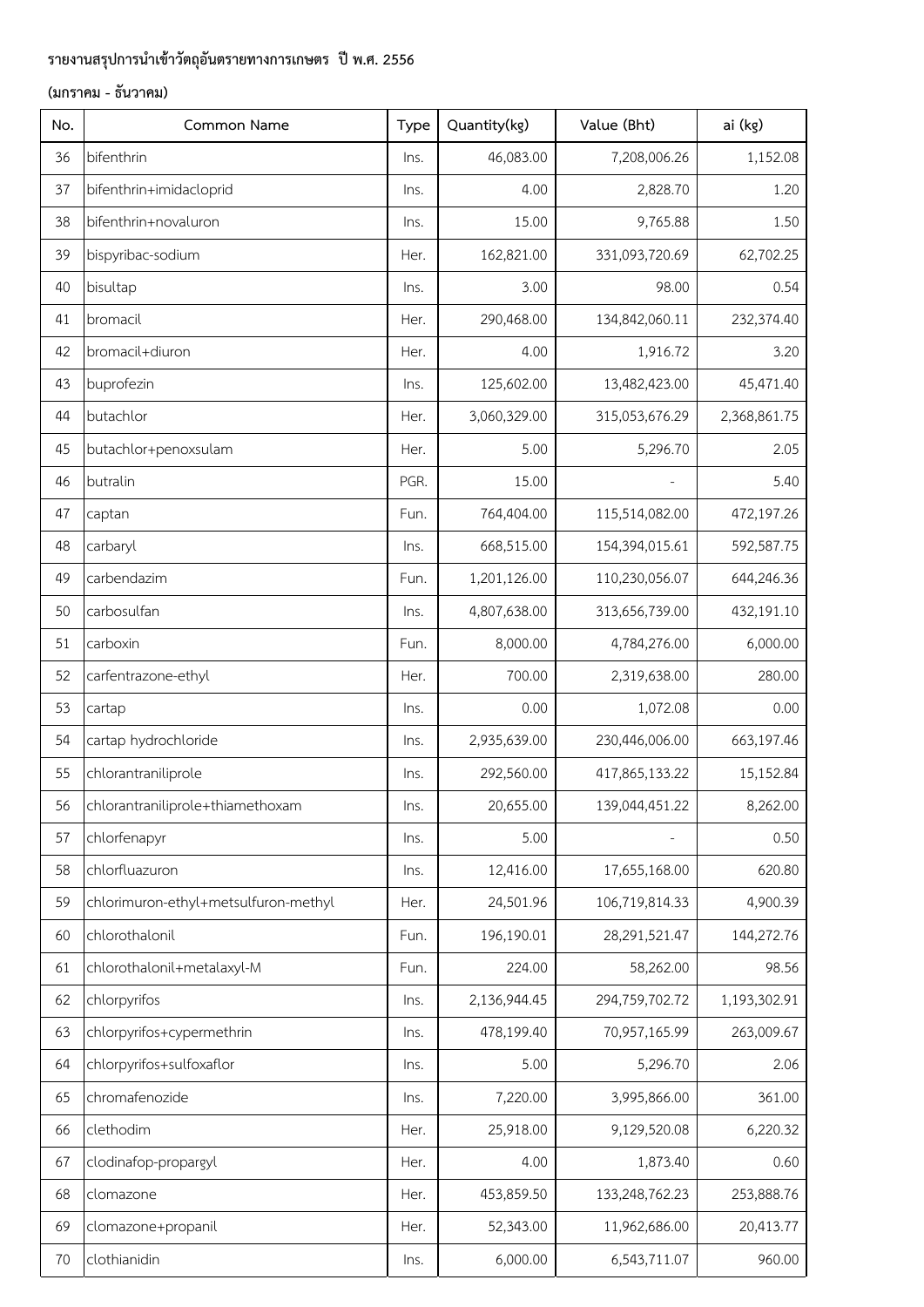| No. | Common Name                                       | Type | Quantity(kg) | Value (Bht)      | ai (kg)      |
|-----|---------------------------------------------------|------|--------------|------------------|--------------|
| 71  | copper hydroxide                                  | Fun. | 596,777.00   | 114,718,036.00   | 459,518.29   |
| 72  | copper oxychloride                                | Fun. | 161,700.00   | 29,903,526.00    | 137,445.00   |
| 73  | cuprous oxide                                     | Fun. | 60,000.00    | 14,638,794.00    | 51,720.00    |
| 74  | cyantraniliprole                                  | Ins. | 64.01        | 119,600.48       | 6.41         |
| 75  | cyflufenamid+tebuconazole                         | Fun. | 4.80         | 8,737.00         | 0.72         |
| 76  | cyflumetofen                                      | Acr. | 2,000.00     | 1,768,938.00     | 400.00       |
| 77  | cyhalofop-butyl                                   | Her. | 136,303.78   | 83,082,608.38    | 13,631.52    |
| 78  | cyhalofop-butyl+penoxsulam                        | Her. | 921,419.80   | 48,464,991.72    | 55,285.19    |
| 79  | cyhalofop-butyl+pyribenzoxim                      | Her. | 3.00         | 2,366.85         | 0.26         |
| 80  | cymoxanil+famoxadone                              | Fun. | 2,998.70     | 3,724,315.65     | 1,574.32     |
| 81  | cymoxanil+mancozeb                                | Fun. | 74,027.00    | 16,520,782.76    | 53,299.44    |
| 82  | cypermethrin                                      | lns. | 588,290.00   | 181,089,349.94   | 504,931.76   |
| 83  | cyproconazole                                     | Fun. | 12,663.00    | 10,371,819.60    | 1,266.30     |
| 84  | cyproconazole+picoxystrobin                       | Fun. | 16.00        | 22,097.27        | 4.48         |
| 85  | cyproconazole+propiconazole                       | Fun. | 49,200.00    | 23,822,880.00    | 16,236.00    |
| 86  | deltamethrin                                      | Ins. | 16,641.00    | 7,724,971.20     | 785.73       |
| 87  | diazinon                                          | Ins. | 42,210.00    | 6,990,155.00     | 36,529.50    |
| 88  | dichlorophen                                      | Fun. | 19.00        | 14,491.81        | 3.80         |
| 89  | dichlorvos                                        | Ins. | 587,988.00   | 45,624,783.20    | 320,994.00   |
| 90  | dicloran                                          | Fun. | 2,002.00     | 922,830.00       | 1,501.50     |
| 91  | difenoconazole                                    | Fun. | 375,921.00   | 1,489,478,549.41 | 347,803.75   |
| 92  | difenoconazole+propiconazole                      | Fun. | 152,663.00   | 39,441,013.94    | 45,798.90    |
| 93  | difenoconazole+propiconazole+acibenzolar-S-methyl | Fun. | 3.00         | 10,904.07        | 0.48         |
| 94  | diflubenzuron                                     | lns. | 3,029.00     | 802,796.42       | 759.32       |
| 95  | dimethenamid-P                                    | Her. | 0.00         | 1,889.76         | 0.00         |
| 96  | dimethoate                                        | lns. | 92,105.00    | 10,627,439.00    | 36,847.80    |
| 97  | dimethomorph                                      | Fun. | 58,451.00    | 74,018,985.76    | 29,225.50    |
| 98  | dinotefuran                                       | Ins. | 72,000.00    | 143,659,360.00   | 69,840.00    |
| 99  | diuron                                            | Her. | 2,220,298.15 | 374,642,168.57   | 1,776,238.52 |
| 100 | diuron+hexazinone                                 | Her. | 287,060.00   | 93,997,178.92    | 172,236.00   |
| 101 | edifenphos                                        | Fun. | 6.00         | 2,020.06         | 1.84         |
| 102 | emamectin benzoate                                | lns. | 22,344.10    | 6,035,100.45     | 708.03       |
| 103 | epoxiconazole                                     | Fun. | 26,163.00    | 4,901,473.76     | 1,962.23     |
| 104 | esfenvalerate                                     | Ins. | 800.00       | 1,586,753.07     | 664.00       |
| 105 | ethaboxam                                         | Fun. | 50,160.00    | 35,464,981.00    | 5,216.64     |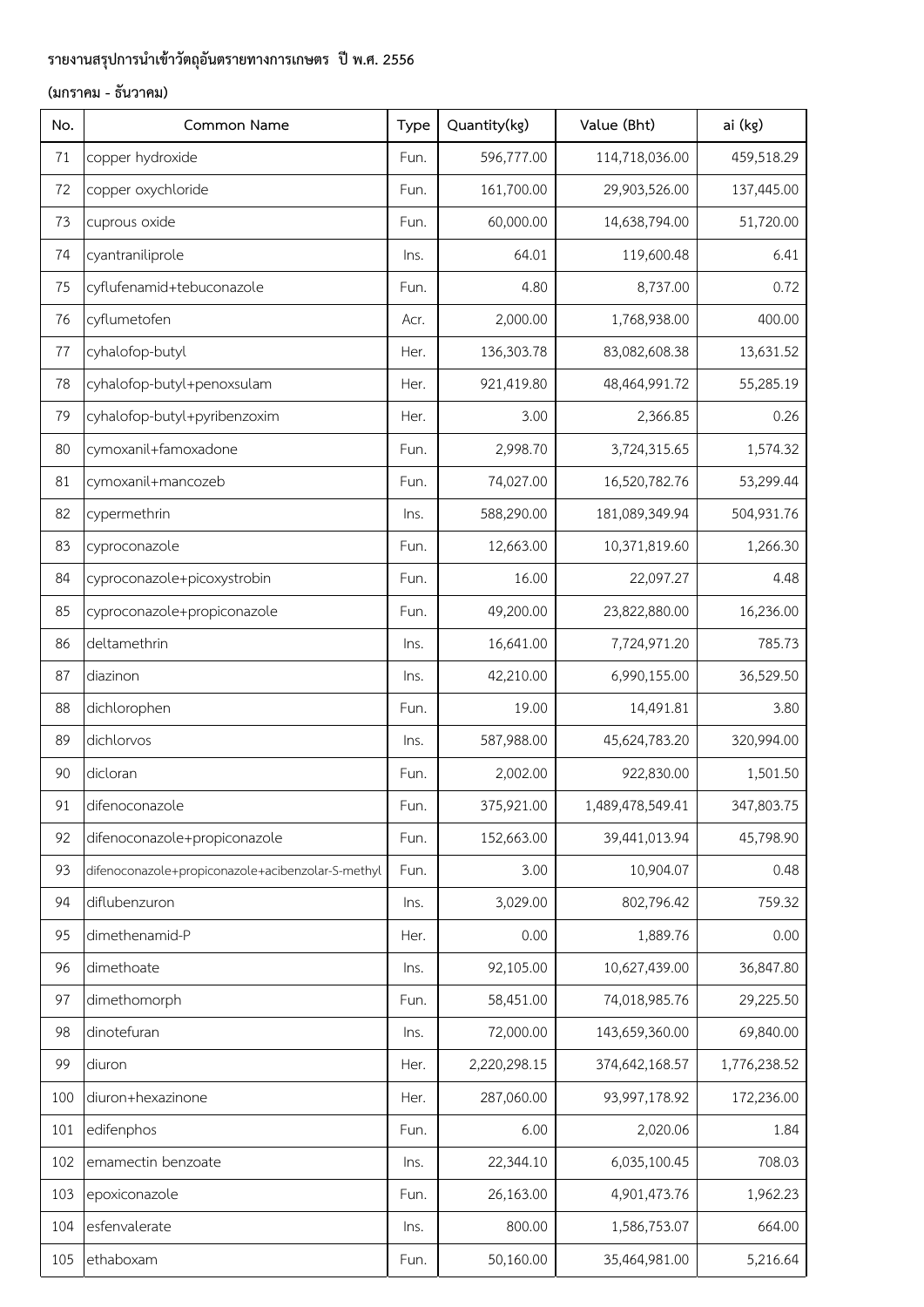| No. | Common Name                       | Type | Quantity(kg) | Value (Bht)    | ai (kg)    |
|-----|-----------------------------------|------|--------------|----------------|------------|
| 106 | ethephon                          | PGR. | 264,544.00   | 28,646,978.00  | 136,904.00 |
| 107 | ethion                            | lns. | 90,000.00    | 21,800,465.00  | 84,600.00  |
| 108 | ethoxysulfuron                    | Her. | 6,632.32     | 15,690,912.00  | 994.85     |
| 109 | ethoxysulfuron+fenoxaprop-P-ethyl | Her. | 68,415.00    | 58,684,304.00  | 6,088.94   |
| 110 | etofenprox                        | Ins. | 5,000.00     | 6,521,871.00   | 4,950.00   |
| 111 | etridiazole                       | Fun. | 8,014.00     | 4,358,851.00   | 1,923.36   |
| 112 | etridiazole+quintozene            | Fun. | 29,340.00    | 7,109,815.00   | 8,802.00   |
| 113 | fenamidone                        | Fun. | 2.00         | 1,411.05       | 1.00       |
| 114 | fenazaquin                        | Acr. | 10.00        | 11,837.37      | 2.00       |
| 115 | fenbuconazole                     | Fun. | 8,220.72     | 4,286,159.06   | 1,972.97   |
| 116 | fenitrothion                      | Ins. | 0.00         | 1,072.07       | 0.00       |
| 117 | fenobucarb                        | Ins. | 276,167.41   | 31,487,779.06  | 215,289.65 |
| 118 | fenoxaprop-P-ethyl                | Her. | 130,593.00   | 79,936,575.04  | 16,363.56  |
| 119 | fenpropathrin                     | Acr. | 0.00         | 1,072.08       | 0.00       |
| 120 | fenpyroximate                     | lns. | 29,664.00    | 9,768,325.00   | 1,483.20   |
| 121 | fipronil                          | Ins. | 2,820,427.49 | 300,863,971.81 | 57,521.35  |
| 122 | flazasulfuron                     | Her. | 3.00         | 19,922.92      | 0.75       |
| 123 | flonicamid                        | Ins. | 5.00         | 5,394.40       | 2.50       |
| 124 | fluazifop-P-butyl                 | Her. | 121,165.00   | 51,835,493.78  | 18,174.75  |
| 125 | fluazinam                         | Fun. | 5.00         | 3,961.13       | 2.50       |
| 126 | flubendiamide                     | Ins. | 36,000.00    | 121,433,075.00 | 7,200.00   |
| 127 | flubendiamide+thiacloprid         | Ins. | 8,800.00     | 31,653,600.00  | 4,224.00   |
| 128 | fludioxonil+metalaxyl-M           | Fun. | 3.00         | 7,074.93       | 0.11       |
| 129 | flumioxazin                       | Her. | 15,000.00    | 20,733,731.07  | 7,500.00   |
| 130 | fluopicolide+fosetyl-aluminium    | Fun. | 6,300.00     | 7,150,500.00   | 4,479.30   |
| 131 | fluopyram+tebuconazole            | Fun. | 6,320.00     | 7,643,000.00   | 2,528.00   |
| 132 | fluopyram+trifloxystrobin         | Fun. | 9,020.00     | 20,854,000.00  | 4,510.00   |
| 133 | fluoxastrobin                     | Fun. | 4.00         | 7,193.18       | 1.61       |
| 134 | fluoxastrobin+tebuconazole        | Fun. | 4.00         | 3,596.59       | 1.72       |
| 135 | fluroxypyr-meptyl                 | Her. | 26,738.80    | 9,971,523.16   | 7,700.77   |
| 136 | fluxapyroxad                      | Fun. | 0.00         | 1,889.76       | 0.00       |
| 137 | folpet                            | Fun. | 52,000.00    | 8,344,428.00   | 30,800.00  |
| 138 | fomesafen                         | Her. | 79,356.00    | 32,606,984.59  | 27,539.00  |
| 139 | formetanate                       | lns. | 5.00         | 7,722.26       | 1.00       |
| 140 | fosetyl-aluminium                 | Fun. | 270,412.00   | 39,149,895.15  | 233,929.60 |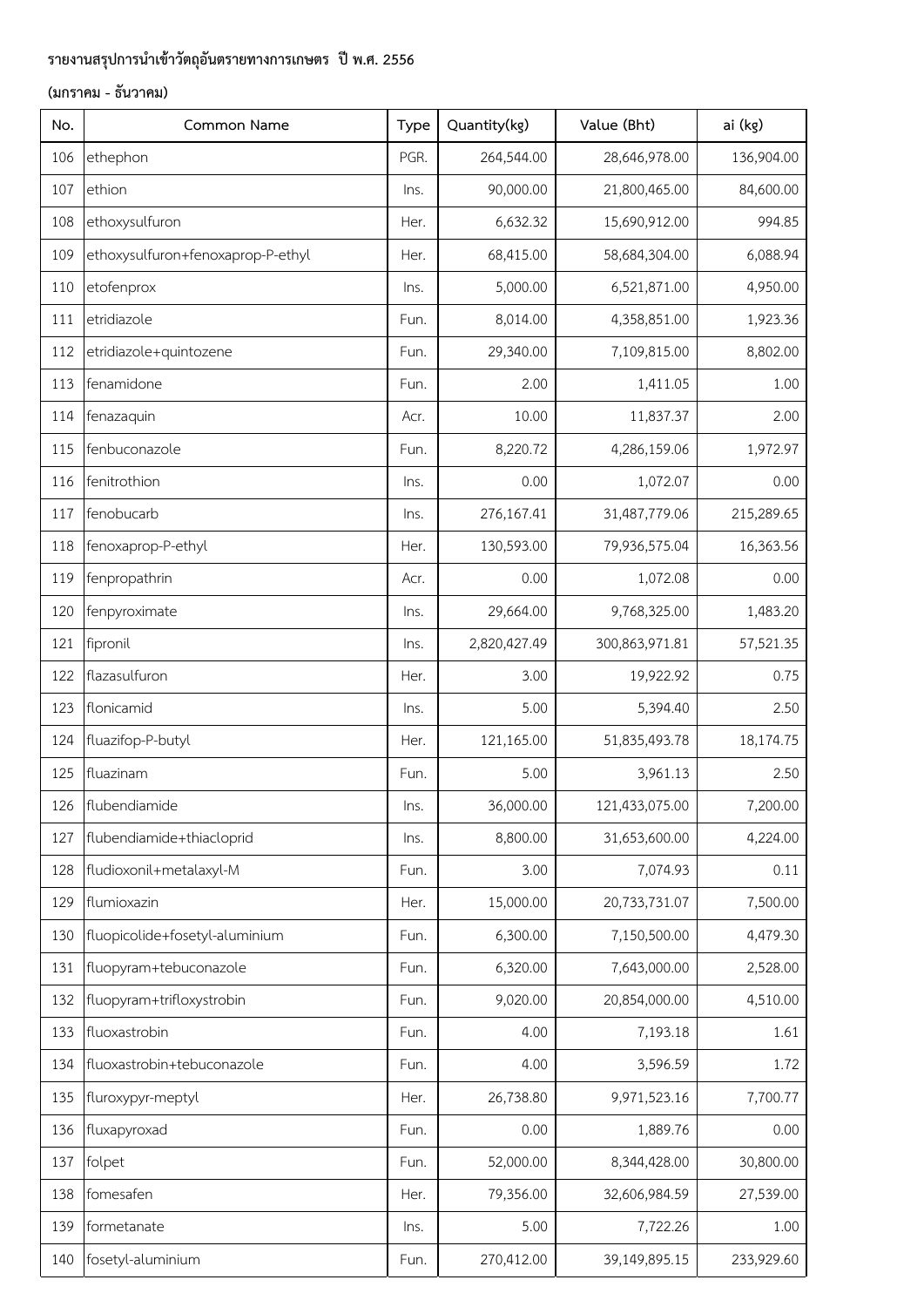| No. | Common Name                       | Type | Quantity(kg)  | Value (Bht)      | ai (kg)       |
|-----|-----------------------------------|------|---------------|------------------|---------------|
| 141 | gamma-cyhalothrin                 | lns. | 32,112.00     | 7,258,201.00     | 481.68        |
| 142 | gibberellic acid                  | PGR. | 6,627.00      | 3,765,324.00     | 265.08        |
| 143 | glufosinate-ammonium              | Her. | 218,159.16    | 57,972,815.25    | 35,134.27     |
| 144 | glyphosate                        | Her. | 3.00          | 2,722.80         | 2.85          |
| 145 | glyphosate acid                   | Her. | 5.00          |                  | 4.75          |
| 146 | glyphosate ammonium salt          | Her. | 56,646.00     | 12,059,498.58    | 50,301.65     |
| 147 | glyphosate isopropylammonium      | Her. | 56,746,837.36 | 4,217,249,020.39 | 27,994,397.51 |
| 148 | haloxyfop-P-methyl                | Her. | 51,994.82     | 26,426,426.85    | 5,615.44      |
| 149 | haloxyfop-R-methyl                | Her. | 20.00         | 17,740.00        | 2.16          |
| 150 | hexaconazole                      | Fun. | 186,596.00    | 24,988,287.65    | 14,734.15     |
| 151 | hexazinone                        | Her. | 119,484.00    | 69,153,078.56    | 57,624.65     |
| 152 | hexythiazox                       | Acr. | 480.00        | 3,278,201.23     | 465.60        |
| 153 | hydrogen cyanamide                | PGR. | 8,520.00      | 2,190,577.00     | 4,430.40      |
| 154 | imazapic                          | Her. | 65,252.68     | 81,469,827.47    | 15,664.34     |
| 155 | imazapic+imazapyr                 | Her. | 4.00          | 1,719.07         | 1.40          |
| 156 | imidacloprid                      | Ins. | 248,699.00    | 219,271,663.61   | 121,571.59    |
| 157 | imidacloprid+spirotetramat        | lns. | 2.00          | 1,596.24         | 0.48          |
| 158 | iminoctadine tris (albesilate)    | Fun. | 13,860.00     | 8,271,084.00     | 4,365.90      |
| 159 | indaziflam                        | Her. | 1,780.00      | 7,463,590.00     | 890.00        |
| 160 | indoxacarb                        | Ins. | 75,412.25     | 226,591,677.46   | 12,477.34     |
| 161 | iprodione                         | Fun. | 50,000.00     | 22,371,988.00    | 25,000.00     |
| 162 | iprovalicarb                      | Fun. | 0.10          | 188.17           | 0.10          |
| 163 | iprovalicarb+propineb             | Fun. | 33,947.00     | 12,475,620.00    | 22,676.60     |
| 164 | isoprocarb                        | lns. | 395,985.00    | 71,234,086.00    | 382,785.00    |
| 165 | isoprothiolane                    | Fun. | 161,625.00    | 29,910,594.74    | 67,494.60     |
| 166 | isoxadifen-ethyl+tembotrione      | Her. | 1.00          | 2,200.16         | 0.63          |
| 167 | kasugamycin hydrochloride hydrate | Fun. | 117,442.00    | 23,283,073.16    | 2,352.24      |
| 168 | kresoxim-methyl                   | Fun. | 4,003.00      | 5,217,774.85     | 2,001.50      |
| 169 | lambda-cyhalothrin                | Ins. | 434,808.00    | 54,635,907.37    | 14,614.83     |
| 170 | lambda-cyhalothrin+thiamethoxam   | lns. | 33,872.00     | 26,441,920.00    | 8,366.38      |
| 171 | lufenuron                         | lns. | 36,847.80     | 46,159,536.00    | 1,845.12      |
| 172 | malathion                         | lns. | 8.00          | 2,615.82         | 6.64          |
| 173 | mancozeb                          | Fun. | 1,891,636.00  | 182,159,947.67   | 1,513,307.20  |
| 174 | mancozeb+mandipropamid            | Fun. | 27,200.00     | 18,667,632.00    | 17,680.00     |
| 175 | mancozeb+metalaxyl-M              | Fun. | 16,000.00     | 7,444,960.00     | 10,880.00     |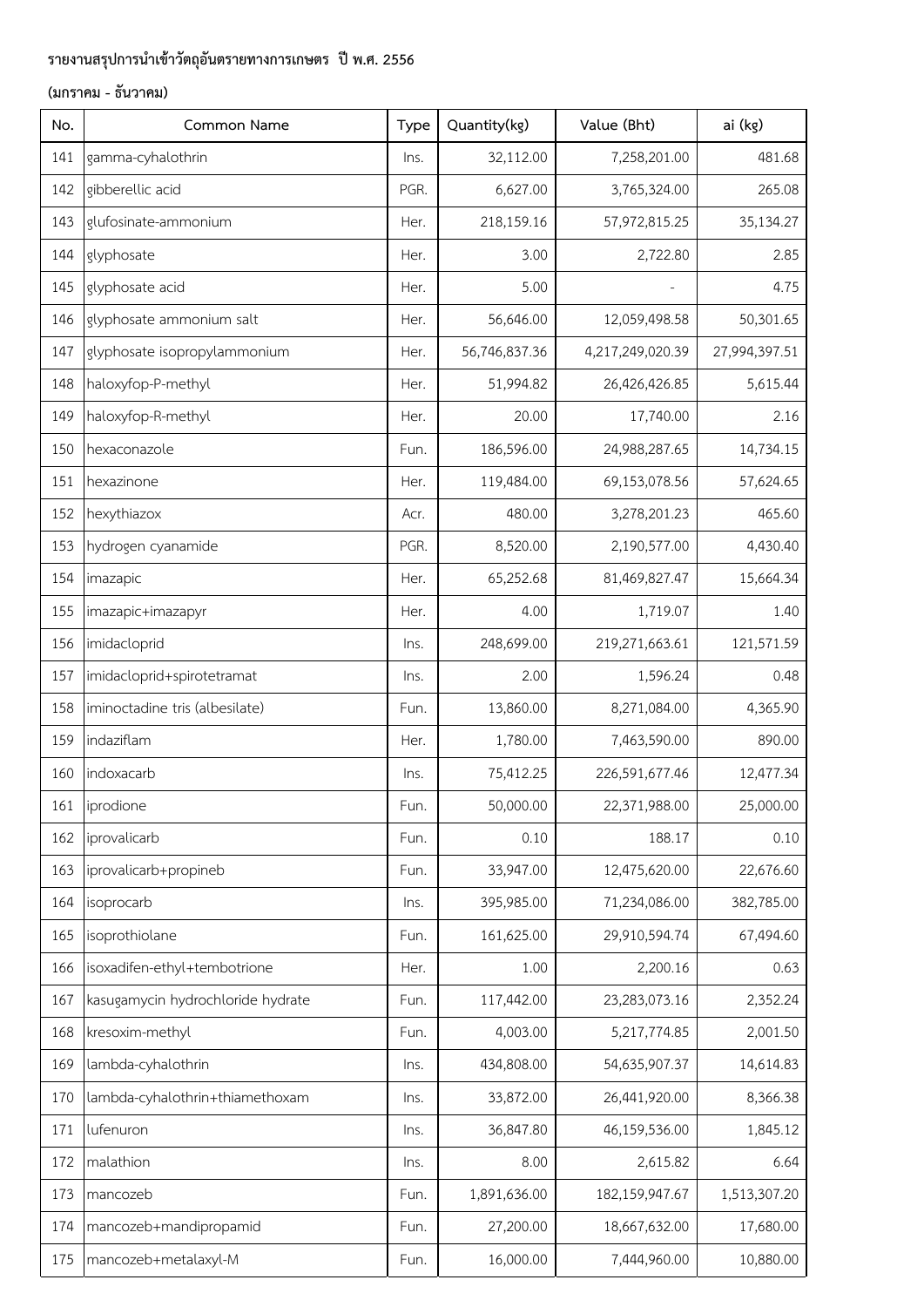| No. | Common Name                 | Type | Quantity(kg)  | Value (Bht)       | ai (kg)       |
|-----|-----------------------------|------|---------------|-------------------|---------------|
| 176 | mancozeb+tricyclazole       | Fun. | 5.00          | 1,298.99          | 4.00          |
| 177 | mancozeb+valifenalate       | Fun. | 25,200.00     | 8,702,446.00      | 16,632.00     |
| 178 | metalaxyl                   | Fun. | 610,975.00    | 92,642,785.00     | 152,848.90    |
| 179 | metalaxyl-M                 | Fun. | 21,120.00     | 55,801,152.00     | 7,392.00      |
| 180 | metaldehyde                 | Mol. | 138,024.00    | 7,803,799.91      | 29,223.87     |
| 181 | methomyl                    | lns. | 5.00          | 311.00            | 2.00          |
| 182 | methoxyfenozide             | lns. | 22,275.72     | 29,079,811.12     | 5,346.17      |
| 183 | methyl bromide              | Fmg. | 32,000.00     | 5,796,094.56      | 31,808.00     |
| 184 | methyl bromide+chloropicrin | Fmg. | 89,400.00     | 16,038,081.82     | 89,400.00     |
| 185 | metolachlor                 | Her. | 4,000.00      | 474,963.00        | 2,880.00      |
| 186 | metribuzin                  | Her. | 16,805.00     | 12,302,191.74     | 11,763.50     |
| 187 | <b>MSMA</b>                 | Her. | 21,513.00     | 2,151,753.00      | 15,489.36     |
| 188 | myclobutanil                | Fun. | 8,456.40      | 5,650,216.83      | 2,029.54      |
| 189 | niclosamide-olamine         | Mol. | 11,040.00     | 4,189,360.00      | 9,174.24      |
| 190 | nicosulfuron                | Her. | 13.00         | 3,716.37          | 4.56          |
| 191 | novaluron                   | Ins. | 10,700.00     | 7,780,042.00      | 1,070.00      |
| 192 | omethoate                   | Ins. | 180,020.00    | 20,249,763.00     | 144,016.00    |
| 193 | oxadiazon                   | Her. | 513,241.20    | 268,272,402.84    | 232,637.25    |
| 194 | oxaziclomefone              | Her. | 0.00          | 1,011.23          | 0.00          |
| 195 | oxine copper                | Fun. | 6.00          | 2,020.06          | 2.01          |
| 196 | oxyfluorfen                 | Her. | 232,997.40    | 92,265,475.33     | 55,378.85     |
| 197 | paclobutrazol               | PGR. | 1,098,025.00  | 93,309,321.00     | 154,077.80    |
| 198 | paraquat dichloride         | Her. | 36,048,252.00 | 3,284,104,226.54  | 13,823,092.02 |
| 199 | pencycuron                  | Fun. | 20,160.00     | 7,869,323.00      | 5,040.00      |
| 200 | pendimethalin               | Her. | 1,455,989.00  | 206,198,551.17    | 480,484.92    |
| 201 | penoxsulam                  | Her. | 204,177.31    | 129,725,219.88    | 5,105.51      |
| 202 | phenthoate                  | Ins. | 150,573.00    | 23,941,963.73     | 75,290.28     |
| 203 | phosmet                     | lns. | 20.00         | 14,941.15         | 14.00         |
| 204 | phosphine                   | Fmg. | 14,880.00     | 3,980,798.00      | 297.60        |
| 205 | phosphonic acid             | Fun. | 614,174.00    | 61,253,086.00     | 245,669.60    |
| 206 | picoxystrobin               | Fun. | 0.00          | 7,485.44          | 0.00          |
| 207 | pirimiphos-methyl           | lns. | 15.00         | $\qquad \qquad -$ | 11.50         |
| 208 | pretilachlor                | Her. | 806,541.00    | 248,680,635.19    | 266,147.74    |
| 209 | pretilachlor+pyribenzoxim   | Her. | 207,600.00    | 95,767,956.00     | 66,432.00     |
| 210 | prochloraz                  | Fun. | 145,685.00    | 47,303,466.53     | 65,560.33     |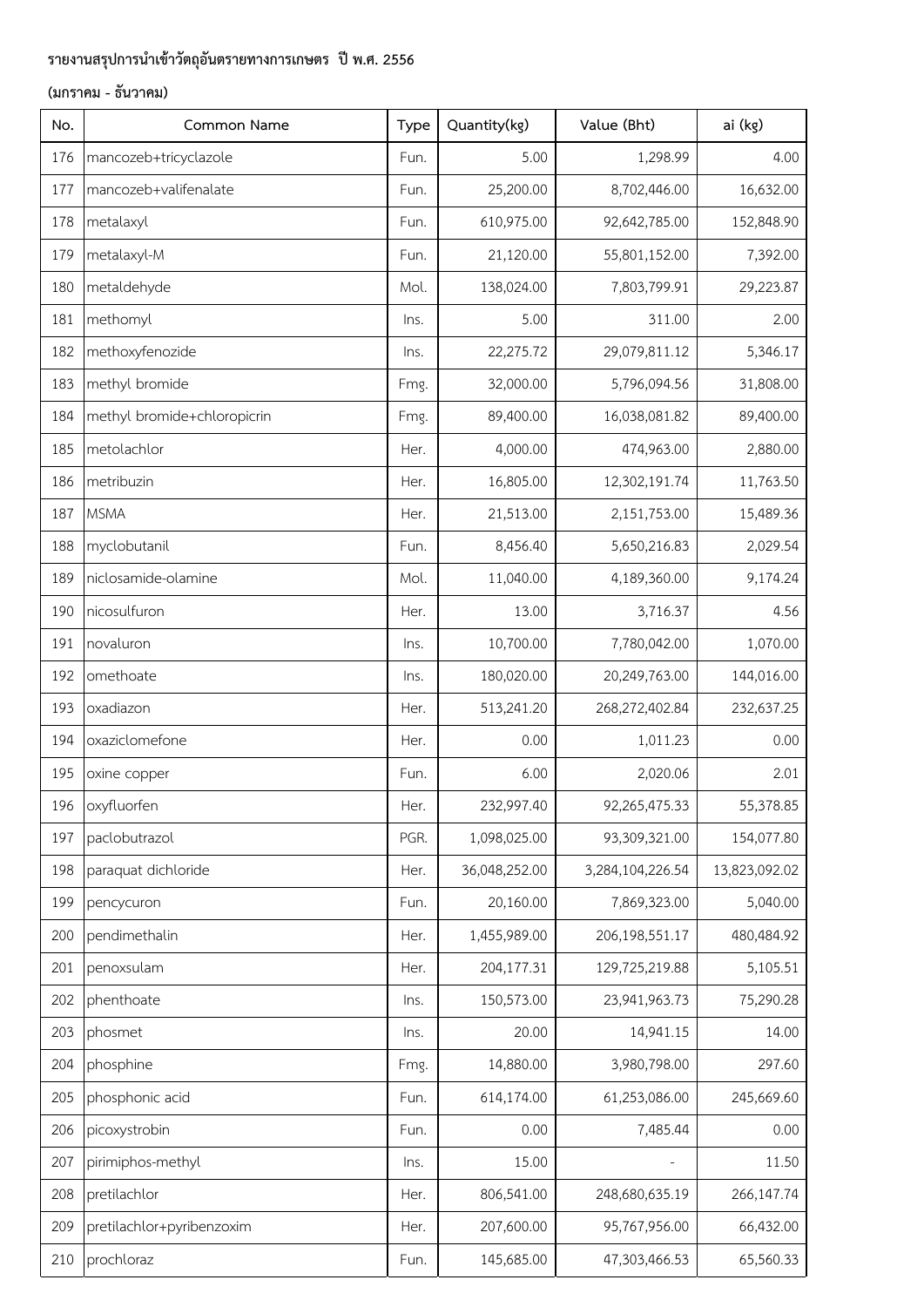| No. | Common Name                               | Type | Quantity(kg) | Value (Bht)      | ai (kg)    |
|-----|-------------------------------------------|------|--------------|------------------|------------|
| 211 | prochloraz+propiconazle                   | Fun. | 5.00         | 6,058.90         | 2.45       |
| 212 | profenofos                                | Ins. | 250,924.00   | 44,359,984.49    | 189,467.13 |
| 213 | propamocarb hydrochloride                 | Fun. | 5,350.00     | 965,623.00       | 3,862.70   |
| 214 | propanil                                  | Her. | 1,180,501.00 | 188,860,248.17   | 987,142.26 |
| 215 | propaquizafop                             | Her. | 24,920.00    | 11,165,993.00    | 2,492.00   |
| 216 | propargite                                | Acr. | 167,481.98   | 44,007,054.00    | 80,884.73  |
| 217 | propiconazole                             | Fun. | 434,042.00   | 1,033,712,740.60 | 354,286.80 |
| 218 | propineb                                  | Fun. | 783,931.00   | 134,790,558.86   | 548,961.70 |
| 219 | propineb+trifloxystrobin                  | Fun. | 1.00         | 2,016.02         | 0.65       |
| 220 | propoxur                                  | Ins. | 22,848.00    | 8,023,009.00     | 11,424.00  |
| 221 | prothiofos                                | Ins. | 39,646.00    | 19,788,426.00    | 19,823.00  |
| 222 | pymetrozine                               | Ins. | 103,860.00   | 118,619,177.11   | 51,930.00  |
| 223 | pyraclostrobin                            | Fun. | 21,118.00    | 34,056,714.76    | 5,279.50   |
| 224 | pyrazosulfuron-ethyl                      | Her. | 89,726.60    | 20,180,425.99    | 8,972.66   |
| 225 | pyrazosulfuron-ethyl+quinclorac           | Her. | 42,300.00    | 51,677,094.00    | 20,721.00  |
| 226 | pyribenzoxim                              | Her. | 594,434.00   | 238,377,828.68   | 29,721.70  |
| 227 | pyridaben                                 | Acr. | 126,735.00   | 18,761,139.00    | 24,389.88  |
| 228 | quinclorac                                | Her. | 189,331.00   | 61,653,494.87    | 50,087.75  |
| 229 | quizalofop-P-ethyl                        | Her. | 203,710.00   | 28,912,682.61    | 11,085.50  |
| 230 | quizalofop-P-tefuryl                      | Her. | 304,778.40   | 83,341,743.00    | 12,191.14  |
| 231 | sodium ortho-nitro phenolate+sodium para- | PGR. | 10,080.00    | 2,847,907.00     | 186.48     |
|     | nitro phenolate+sodium 5-nitroguaiacolate |      |              |                  |            |
| 232 | spinetoram                                | Ins. | 15,005.02    | 40,745,212.67    | 1,800.60   |
| 233 | spinosad                                  | Ins. | 14,720.16    | 24,674,234.49    | 1,766.42   |
| 234 | spiromesifen                              | Acr. | 9,144.00     | 14,655,568.00    | 2,194.56   |
| 235 | sulfentrazone                             | Her. | 8,459.00     | 6,097,998.00     | 4,060.32   |
| 236 | sulfoxaflor                               | Ins. | 8,036.00     | 30,017,969.88    | 4,016.44   |
| 237 | sulfur                                    | Acr. | 538,878.00   | 22,465,613.85    | 431,102.40 |
| 238 | tebuconazole                              | Fun. | 170,916.00   | 100,541,122.04   | 61,623.06  |
| 239 | tebuconazole+trifloxystrobin              | Fun. | 2,520.00     | 4,787,800.00     | 1,900.08   |
| 240 | tebufenpyrad                              | Acr. | 960.00       | 5,277,013.00     | 912.00     |
| 241 | tetraconazole                             | Fun. | 16,720.00    | 5,073,700.00     | 668.80     |
| 242 | thiacloprid                               | Ins. | 25,847.00    | 39,722,289.00    | 6,203.28   |
| 243 | thiamethoxam                              | Ins. | 21,584.00    | 129,124,707.95   | 7,544.40   |
| 244 | thiobencarb                               | Her. | 146,520.00   | 19,044,095.00    | 136,263.60 |